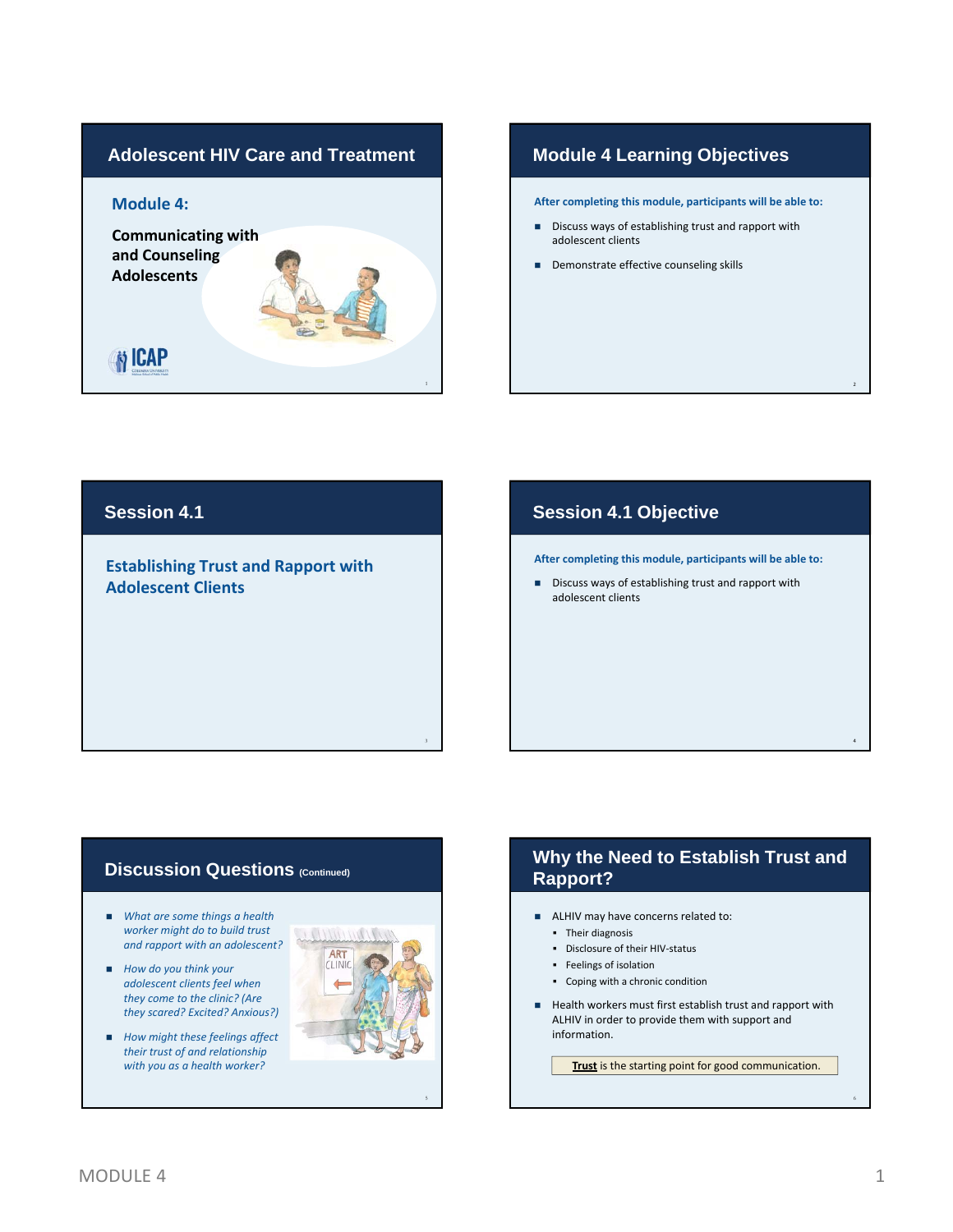#### **Establishing Trust with an Adolescent Can Be Difficult**

- Adolescents are going through dramatic biological and emotional changes that affect their self‐confidence, relationships, social skills, and general thinking.
- Adolescents may feel fearful, embarrassed, or uncomfortable around health workers.
- $\blacksquare$  Most adolescents have concerns about confidentiality reassure them that health workers will practice confidentiality.

#### **When Speaking with a Health Worker, Many Adolescents Feel:**



### **Tips for Building Rapport with Adolescents**

- $\blacksquare$  Treat everyone equally and with respect.
- Be open to their questions. Do not use judgmental words or body language.
- Use understandable language; use educational materials to explain complicated information.
- Do not be critical.
- **Ensure that conversations are** private.
- Reassure clients about confidentiality; discuss what
- confidentiality means in terms of sharing with other HWs.

Do not threaten to break confidentiality. ■ Re-state confidentiality policy, as 7

9

- needed. **Allow enough time for them to ask** questions and express concerns.
- **Empathize with their situation and** concerns.
- Reassure them that you *"are here to help."*
- Reassure them that their feelings and experiences are normal.
- Be honest and admit when you do not know the answer to a question.

Building trust and rapport with adolescent clients starts with understanding their feelings and mindset. Being able to understand the perspective of the adolescent will enable the health worker to respond appropriately and create a positive and effective service experience. **Remember:**<br>
Building trust and rapport with adolescent clients starts with<br>
understanding their feelings and mindset. Being able to<br>
understand the perspective of the adolescent will enable the<br>
health worker to respond a

### **Exercise 1**

**Establishing Rapport and Building Trust: Role play and large group discussion**

## **Exercise 1: Case Study 1**

M\_\_\_ is 18 years old and recently found out that she is HIV infected. She disclosed her HIV‐status to her boyfriend who, much to her surprise, broke up with her immediately. Now M is not only heart‐broken but also worried that her ex‐ boyfriend will, out of spite, disclose her‐HIV status to others.

*How do you proceed with M\_\_\_?*

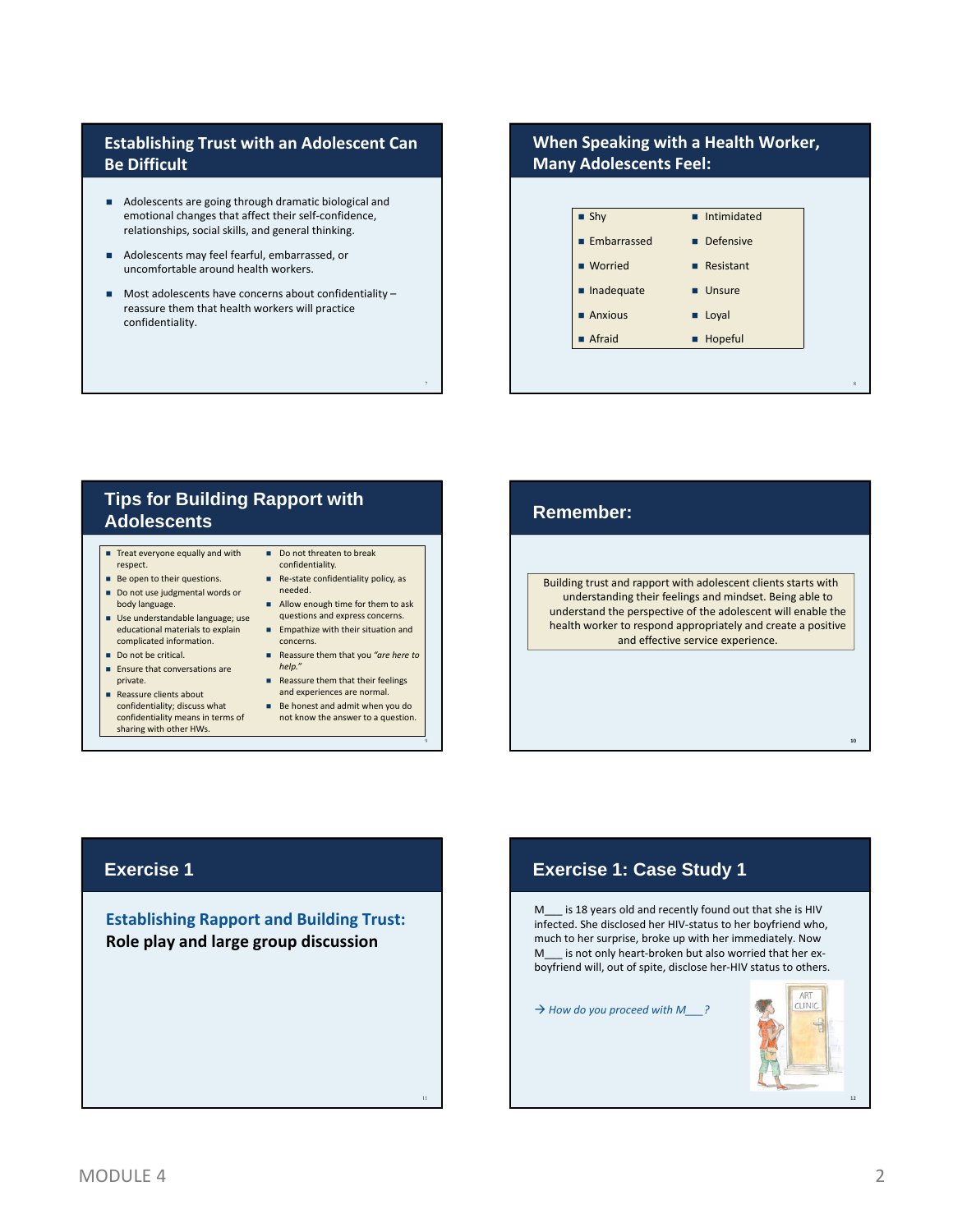#### **Exercise 1: Case Study 1 (Continued)**

#### **Discussion Questions:**

- *What do you think the adolescent was thinking/experiencing in this situation? What do you think he or she was concerned with?*
- *How did the health worker try to build rapport and trust with the client?*

13

- *What was done well?*
- *What would you have done differently?*

#### **Exercise 1: Case Study 2**

E\_\_\_ is 15 years old and has been living with HIV since she was an infant. Her mother passed away a few years ago and she lives with her father now. She is responsible for caring for her 3 younger siblings. She comes to the clinic today claiming that she is having some stomach pains. You suspect that the real reason she has come is because she wants to talk about something.

- *How do you proceed with E\_\_\_?*
- *How could the health worker build rapport and trust with the client in this situation?*

14

*What should the health worker say and do?*

### **Exercise 1: Debriefing**

- *What did we learn?*
- **Key points:**
	- Our effectiveness with adolescents depends on how well we engage them and make them feel comfortable.
	- Establishing trust and rapport with adolescents can be challenging, but it is crucial to communication and ensuring that their needs are addressed.

# **Questions or comments on this session?**

### **Session 4.2**

**Effective Techniques for Counseling Adolescents**

#### **Session 4.2 Objective**

15 and 16 and 16 and 16 and 16 and 16 and 16 and 16 and 16 and 16 and 16 and 16 and 16 and 16 and 16

**After completing this session, participants will be able to:**

Demonstrate effective counseling skills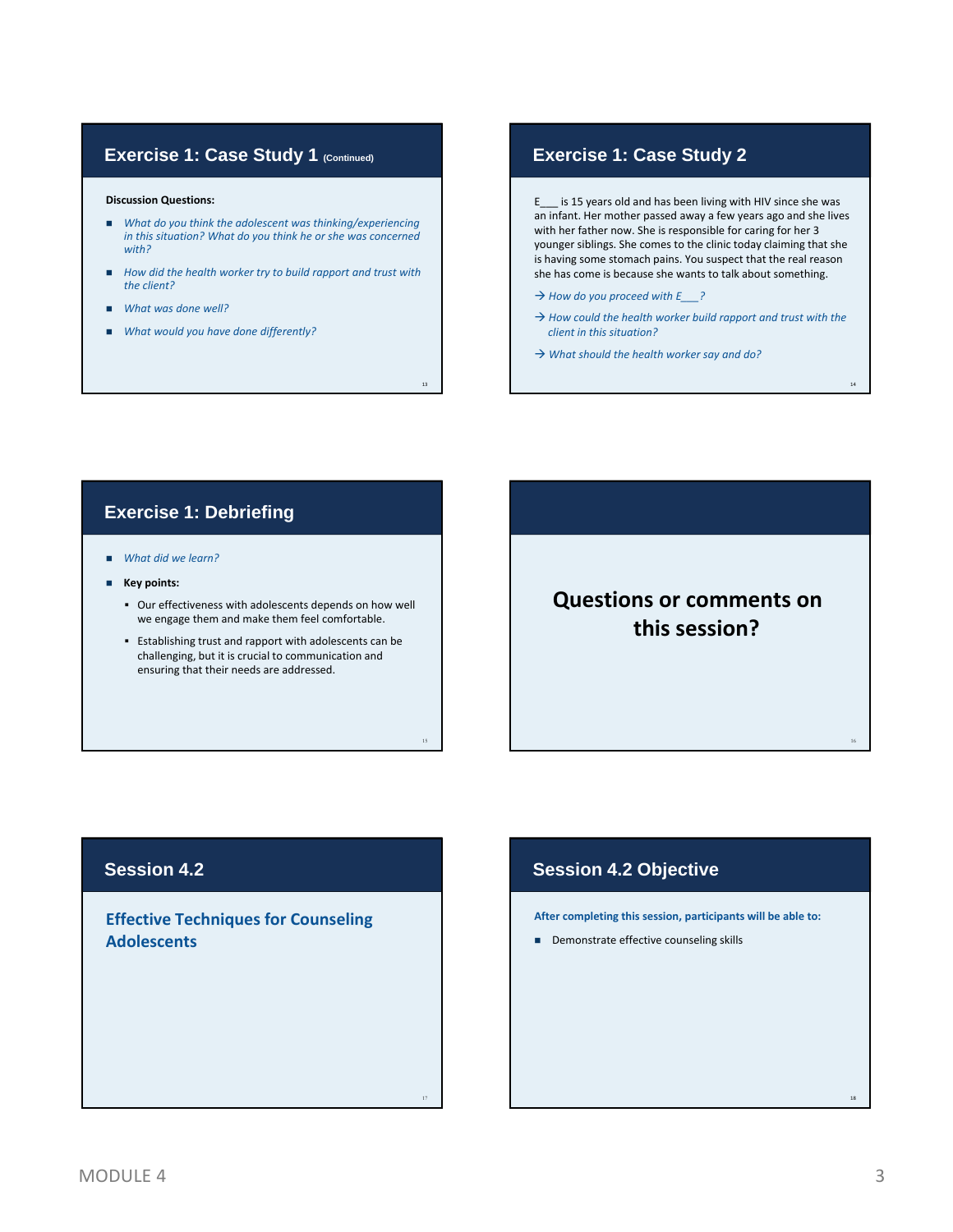#### **Discussion Questions**

- *Reflect on a time when you received good counseling from a friend, a colleague, or a counselor.*
- *What is counseling?*
- *What does good counseling include? What does it not include?*



### **Why Do We Counsel People?**

- To help them talk about, explore, and understand their thoughts and feelings
- To help them work out for themselves what they want to do and how they want do it

### **Counseling Includes:**

- Establishing supportive relationships
- Having conversations with a purpose (not just chatting)
- **Listening carefully**
- Helping people talk without fear of stigma or judgment
- Giving correct and appropriate information
- Helping people make informed decisions

#### Helping people recognize and build on their strengths Helping people develop a positive attitude and become more confident

**Exploring options and alternatives** 

Respecting everyone's needs, values, culture, religion, and lifestyle

Being willing to trust clients' feelings and decisions

21

**Effective counselors recognize their own values and ensure that their values are not imposed on others!**

### **Counseling Does NOT Include:**

| Solving another person's                                                                                                    | ■ Judging another person         |  |
|-----------------------------------------------------------------------------------------------------------------------------|----------------------------------|--|
| problems                                                                                                                    | Preaching to or lecturing        |  |
| ■ Telling another person what to                                                                                            | another person                   |  |
| do                                                                                                                          | Making promises that cannot be   |  |
| Making decisions for another                                                                                                | kept                             |  |
| person                                                                                                                      | Imposing one's own beliefs on    |  |
| Blaming another person                                                                                                      | another person                   |  |
| Interrogating or questioning                                                                                                | Providing inaccurate information |  |
| another person<br>Think back to the "Values Clarification" exercise in Module 1<br>("Agree"/"Disagree"). What did we learn? |                                  |  |

See *Appendix 4A: Common Counseling Mistakes.*

### **Discussion Questions**

Your counseling and communication approach will be different for every client.

- *What suggestions do you have for communicating with adolescents?*
- *How would your counseling style differ for an 11‐year‐old versus an 18‐year‐old?*
- *What can you do to communicate effectively with younger adolescents and to help them express themselves?*

### **Tips for Communicating with Adolescents:**

- Start by talking about non-threatening issues.
- Ask indirect questions at first ask about the behavior of peers:
	- **FOR EXAMPLE:** *"Do any of your friends smoke pot/dagga? Have you ever joined them?"*
- Reduce stigma around an issue by normalizing it:
	- **FOR EXAMPLE:** *"Some adolescents are in sexual relationships and others are not. Whether your answer is yes or no, it is OK…"*
	- Hang posters in common areas that communicate important messages



20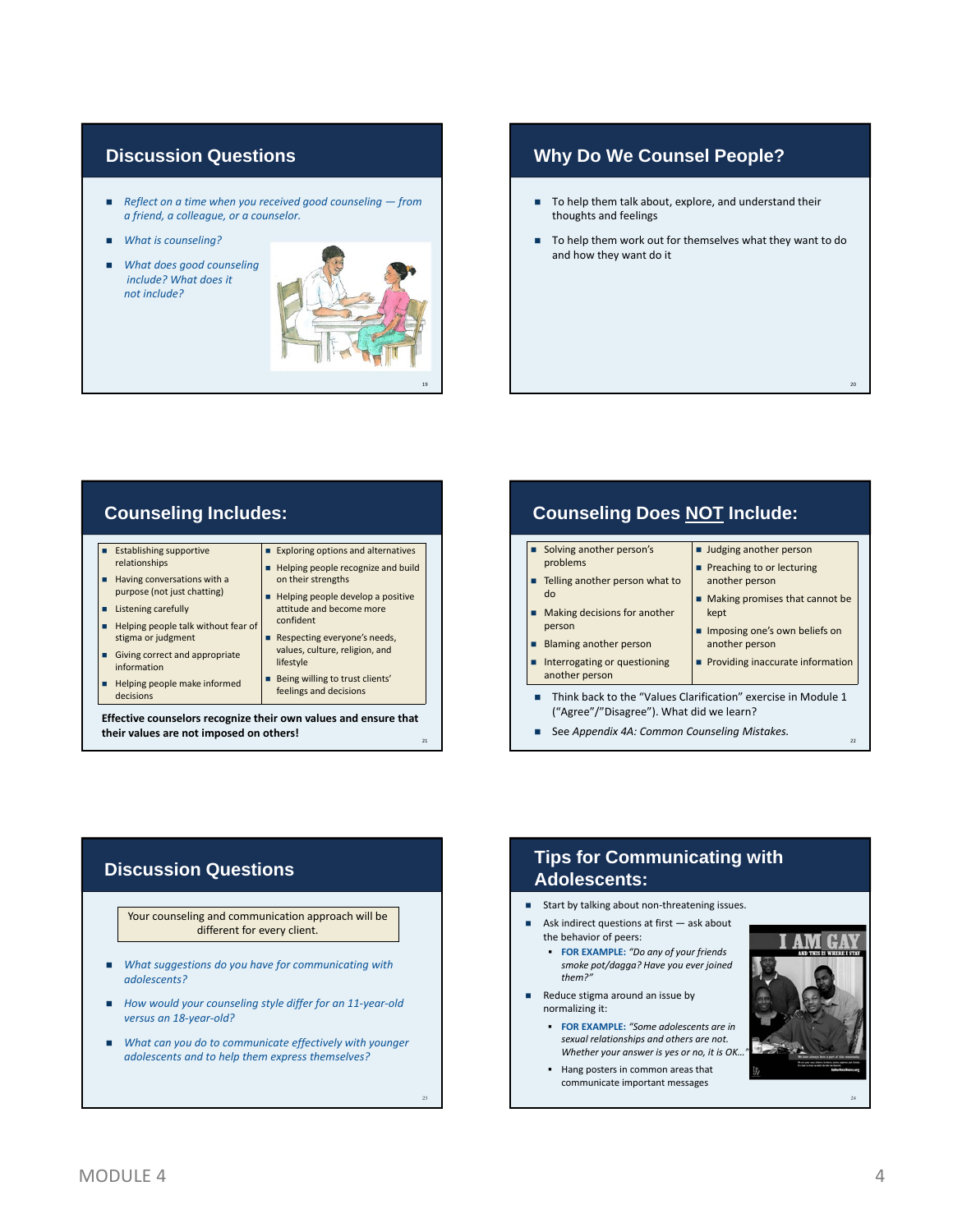### **Tips for Communicating with Adolescents:**

- Repeat information back to clients in the form of a question to encourage them to re‐think what they have just said
	- **FOR EXAMPLE:** An adolescent might say: *"I do not care that my cousin stopped talking to me when I told him I had HIV."* Respond by asking: "*So it doesn't bother you that your family is giving you a hard time?"*
- Encourage peer support

See *Appendix 4B: General Tips on How to Talk with Adolescents* and *Appendix 4C: Basic Counseling Guidance for ALHIV.*

### **Considerations with Younger Adolescents:**

- They need time to feel safe and to trust.
- They may feel scared and may fear being judged; they may feel anxious or embarrassed when asking for help.
	- **TIP: Start by doing something together, like playing a game. Allow plenty of time and be patient.**
- Younger adolescents understand concrete things they can touch and see.
	- **TIP: Explain things in simple terms. Drawing, demonstration, or visual aids can be used to make information more concrete.**

26

28

### **Considerations with Younger Adolescents: (Continued)**

- **Just because an adolescent is not asking questions does not** mean he or she is not thinking about what is being said.
	- **TIP: Do not force adolescents to share. Positively reinforce their efforts to express themselves.**
- **If a youth is rude or aggressive, remember that this behavior** may not be directed at you.
	- **TIP: Be patient and don't take it personally.**



29

25

#### **Considerations with Older Adolescents:**

**Strategies to gain the trust of older adolescents differ from those used with younger adolescents:**

- Ask older adolescents about the things that are important to them.
- Try to understand the perspective of adolescent clients.
	- **TIP: When providing advice to adolescents, do so from the perspective that they have not yet had the opportunity to learn what you are explaining to them.**
	- **TIP: Never criticize them.**

### **Considerations with Older Adolescents: (Continued)**

- Never assume that they are not yet sexually active. Also never assume that they are sexually active.
- Do not assume that any adolescent has the same interests or issues as other adolescents you have met recently.
	- Adolescents may pride themselves on having the confidence to be different.
- In summary:
	- **Never make assumptions.**
	- **Use open‐ended questions.**
	- **Always remain non‐judgmental.**

### **Activities to Do with Adolescents to Promote Expression:**

- Storytelling or reading together and asking questions to encourage discussion *(younger adolescents)*
- Journaling about feelings and daily activities *(younger and older adolescents)*
- **Drawing pictures of their families** or homes *(younger adolescents)*
- Writing letters to friends or family members *(younger and older adolescents)*
- Doing something fun while talking *(younger and older adolescents)*

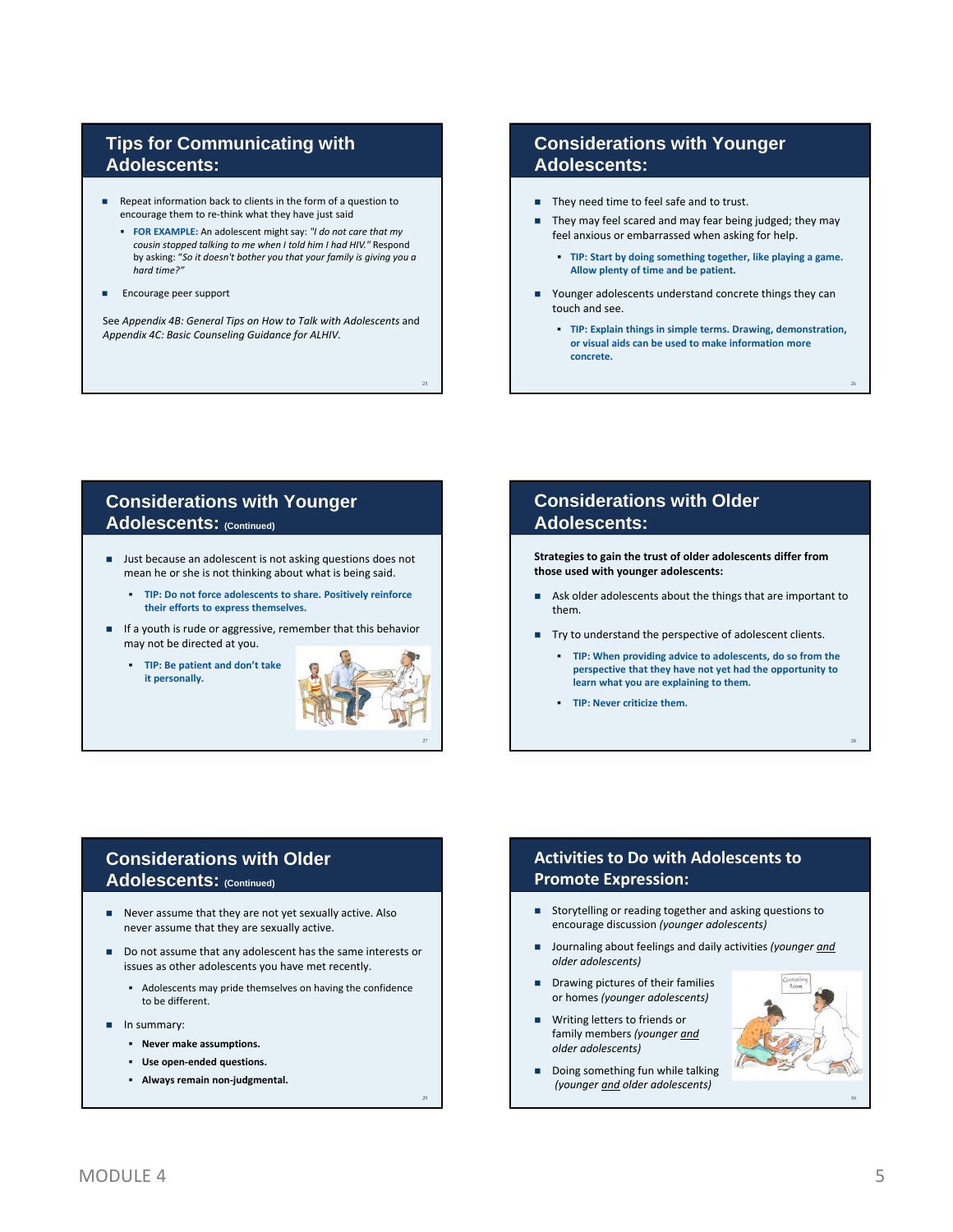

#### **Listening and Learning Skills**

Clear and effective communication is the key to good counseling.

- **Skill 1:** Use helpful non-verbal communication
- **Skill 2:** Actively listen and show interest in the client
- **Skill 3:** Ask open‐ended questions
- **Skill 4:** Reflect back what the client is saying
- **Skill 5:** Empathize show that you understand how the client feels
- **Skill 6:** Avoid words that sound judging
- **Skill 7:** Help the client set goals and summarize each counseling session

See *Appendix 4D: Listening and Learning Skills Checklist.* <sup>32</sup>

#### **Skill 1: Use Helpful Non-Verbal Communication**

#### **Discussion Questions:**

- *What is meant by "non‐verbal communication?"*
- *What is an example of non-verbal communication?*

#### **Skill 1: Use Helpful Non-Verbal Communication (Continued)**

- Includes gestures, gazes, posture, and expressions that convey information without the use of words
- Suggests that the health worker is listening and cares about what is being said

#### **Non‐verbal behavior that conveys caring** R A **relaxed and natural attitude** with clients is important.

- **O** Adopt an **open posture** to show that you are open to what the client is saying.
- 
- L **Leaning forward** toward the client is a natural sign of involvement.
- E Maintain culturally appropriate **eye contact** to communicate interest.

#### **Sitting squarely** facing another person shows involvement.

#### **Skill 1: Use Helpful Non-Verbal Communication (Continued)**

#### **Short exercise:**

- Pair up with 1 other person
- **Person 1:** Take 1 minute to talk about the best day of your life
- **Person 2:** Listen and use non-verbal communication (without talking)
- **Switch roles**

### **Skill 1: Use Helpful Non-Verbal Communication (Continued)**

#### **Discussion Questions:**

33

35

- *What non‐verbal communication was used?*
- *How did it feel to be the speaker?*
- *How did it feel to be the listener?*
- *How would it have felt if the listeners had not been allowed to use any non‐verbal communication?*

36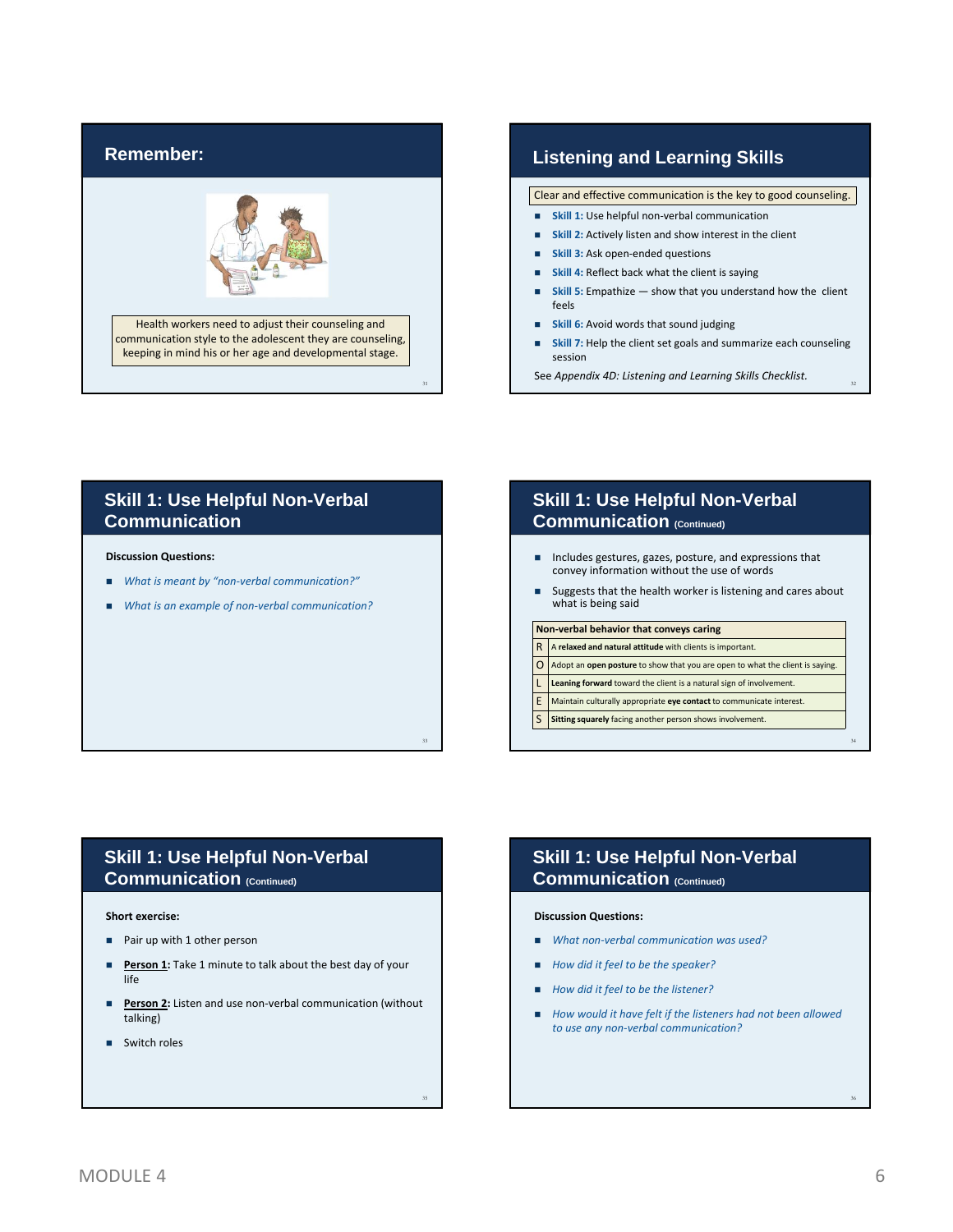#### **Skill 2: Actively Listen and Show Interest in the Client**

#### **Discussion Questions:**

- *What are some examples of gestures that show interest?*
- *If a 12‐year‐old client says to you, "I hate school, I want to quit!," how might you respond if you were trying to use a gesture that shows interest?*
- *Why not respond by saying something like, "You can't leave school, you're only 12."?*

37

39

#### **Skill 2: Actively Listen and Show Interest in the Client (Continued)**

- Gestures, such as nodding and smiling; using "*Mmm*" or "*Aha*"
- **Clarifying:** Prevents misunderstanding and sorts out what has been said, for example:
	- **Adolescent:** *"All my friends will abandon me if they find out I have HIV!"*
	- **HW:** *"Tell me more about why disclosing to your friendsis a concern for you."*
- **Summarizing:** Pulling together themes of the discussion to present the whole picture; helps ensure mutual understanding
	- Health workers should review important points of the discussion and highlight any decisions made.

38

40

Summarizing can be done at any time during the session.

#### **Skill 3: Ask Open-Ended Questions**

- **Open‐ended questions** begin with words like "*how," "what," "when," "where,"* or *"why."*
	- They encourage responses that lead to further discussion.
	- **Example:** *"When was the last time you used a condom?"*
- **Closed‐ended question** usually only require a *"Yes"* or *"No"* answer.
	- They are good for gathering basic information at the start of a counseling or group education session.
	- **Example:** *"Do you use condoms?"*

#### **Skill 3: Ask Open-Ended Questions**

- Change the following **closed‐ended** questions into **open‐ ended** questions:
	- *Are you scared to talk with your family about your status?*
	- *Are you taking your ARVs?*
	- *Are you having sex?*
	- *Do you use condoms every time?*

#### **Skill 4: Reflect Back What the Client is Saying**

- Repeating back or paraphrasing what the client has said to encourage further discussion
- Shows that the health worker is actively listening, encourages dialogue, and helps the health worker understand the client's feelings in greater detail

| Formulas for reflecting back: |         |                                                                                                                                                                                                                               |
|-------------------------------|---------|-------------------------------------------------------------------------------------------------------------------------------------------------------------------------------------------------------------------------------|
| "You feel                     | because | $\boldsymbol{\eta}$                                                                                                                                                                                                           |
| "You seem to feel that        |         | because for the season of the season of the season of the season of the season of the season of the season of the season of the season of the season of the season of the season of the season of the season of the season of |
| "You think that               | because |                                                                                                                                                                                                                               |
| "So I sense that you feel     |         | because because                                                                                                                                                                                                               |
| "I'm hearing that when        |         | happened, you did not know what to do."                                                                                                                                                                                       |
|                               |         | 41                                                                                                                                                                                                                            |

## **Exercise 2**

#### **Reflecting Back: Pair work**

See your Participant Manual for this exercise.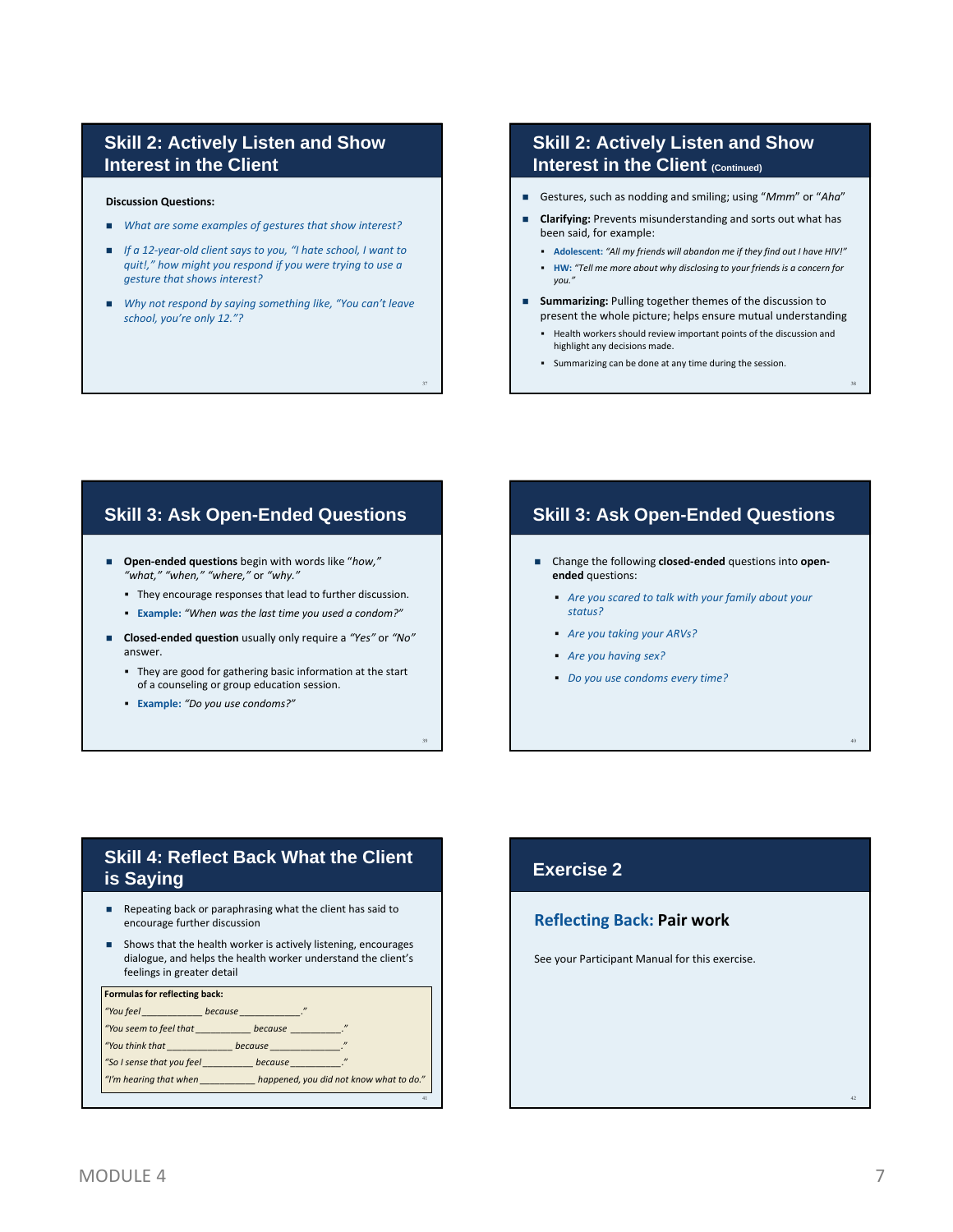### **Exercise 2: Debriefing**

- *What did we learn?*
- **Key points:**
	- Reflecting back is a powerful tool that can be used to encourage clients to discuss an issue further.
	- Reflecting back is a non-judgmental way of encouraging discussion.
	- Further discussion can provide the background information health workers need to provide clients with better assistance and support.

43

45

47

### **Skill 5: Empathize — Show That You Understand How the Client Feels**

#### **Empathy:**

- When one person is able to understand another person's feelings
- **Encourages the client to discuss issues further**
- Is not the same as sympathy sympathy implies that you pity or feel sorry for the other person
- Is used to respond to emotional statements; the health worker articulates the emotions behind a client's statement

44

46

#### **Skill 5: Empathize — Show That You Understand How the Client Feels (Continued)**

#### **Examples of empathy:**

- **Client:** *"I just cannot tell my partner that I have HIV!"*
- **HW:** *"It sounds like you might be afraid of your partner's reaction."*
- **Client:** *"My partner argues with me all the time about using condoms! I'm so sick of fighting with him."*
- **HW:** *"That must be really upsetting. It sounds like you feel very frustrated with him."*

#### **Skill 5: Empathize — Show That You Understand How the Client Feels (Continued)**

#### **Examples of empathy:**

- **Client:** *"I'm scared of asking my partner to use condoms. To be honest, I actually think he might hit me."*
- *What is an empathetic response to this statement?*

### **Skill 5: Empathize — Show That You Understand How the Client Feels (Continued)**

#### **Examples of empathy:**

- **Client:** *"I'm scared of asking my partner to use condoms. To be honest, I actually think he might hit me."*
- **HW:** *"It sounds like you're often scared of your boyfriend."*
- **Empathy is different from reflecting back.** If the HW were reflecting back, he or she would have said something like: *"It sounds like you're worried about bringing up the subject of condoms with your partner."*
- **Empathy is also different from sympathy.** If the HW were sympathizing, he or she would have said something like: *"I understand what you mean, my sister's partner refuses to use condoms too."*
- When empathizing, the HW does not summarize the client's statement, but rather focuses on the **emotion** the client is feeling.

#### **Skill 5: Empathize — Show That You Understand How the Client Feels (Continued)**

#### **Examples of empathy:**

- **Client:** *"I really do not want to start attending the adult clinic. The people who work there are so cold and uncaring, can't I just stay here at the pediatric clinic forever?"*
- *What is an empathetic response to this statement?*

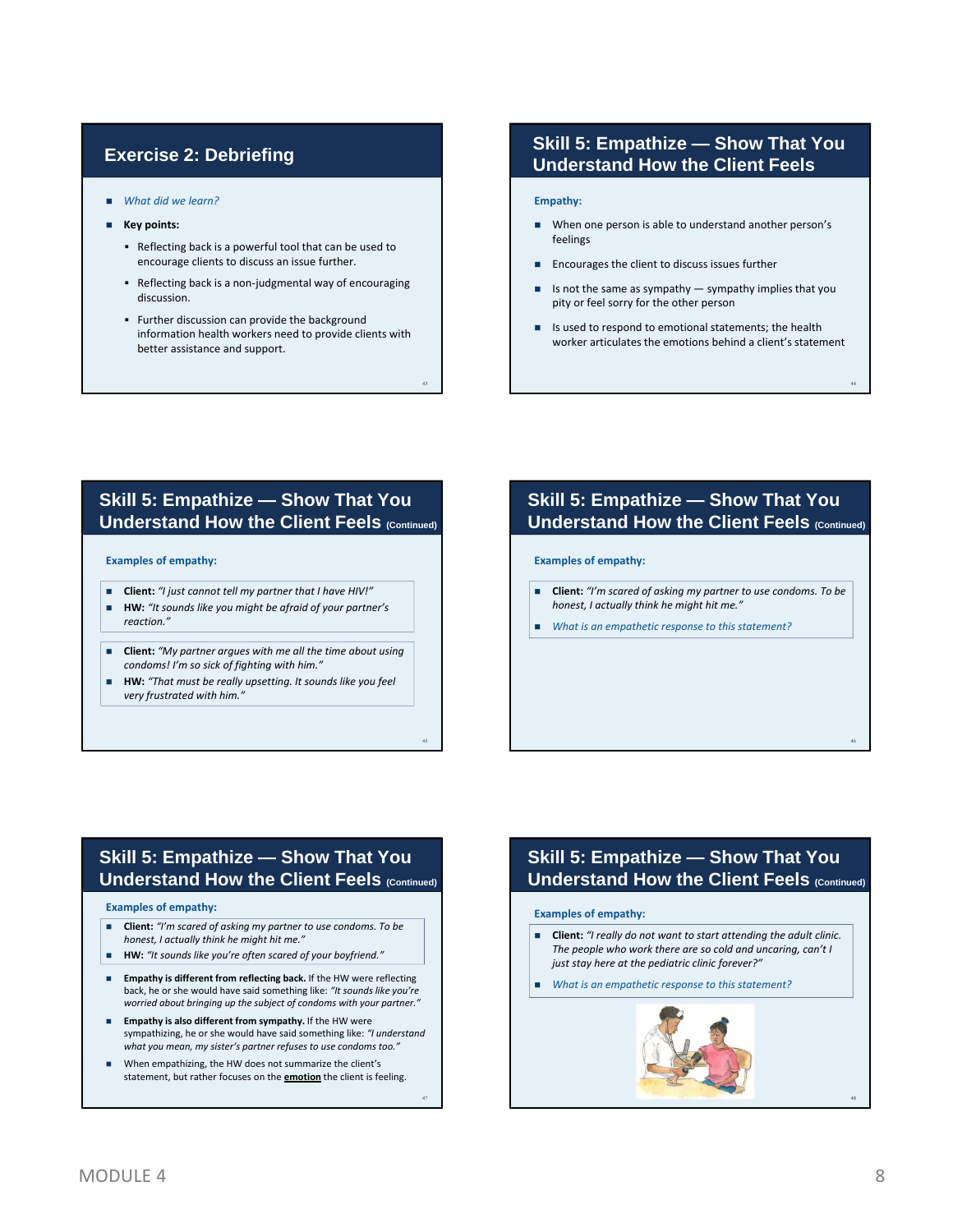#### **Skill 5: Empathize — Show That You Understand How the Client Feels (Continued)**

**Examples of empathy:**

- **Client:** *"I really do not want to start attending the adult clinic. The people who work there are so cold and uncaring, can't I just stay here at the pediatric clinic forever?"*
- *HW: "It sounds like you're very fearful of transitioning to the adult clinic. It's normal to feel scared, it's a big transition."*

49

51

### **Skill 5: Empathize — Show That You Understand How the Client Feels (Continued)**

#### **Examples of empathy:**

- **Client:** *"I can't wait to start music school on Monday. My best friend already goes there and now I'll finally be able to pursue my dream of studying music!"*
- *What is an empathetic response to this statement?*
- **Client:** *"There is no way I'm going to tell my mother that I'm pregnant."*

50

52

*What is an empathetic response to this statement?*

#### **Skill 5: Empathize — Show That You Understand How the Client Feels (Continued) Skill 6: Avoid Judging Words**

#### **Examples of empathy:**

- **Client:** *"I can't wait to start music school on Monday. My best friend already goes there and finally, I'll be able to pursue my dream of studying music!"*
- **HW:** *"It sounds to me like you feel you've found a place where you might really belong!"*
- **Client:** *"There is no way I'm going to tell my mother that I'm pregnant."*
- **HW:** *"I get the feeling that you're really afraid of your mother's reaction if she finds out you're pregnant."*

- Words like: *right, wrong, well, badly, good, enough,* and *properly*
- **Judging words and questions may lead clients to feel they are** wrong or that they need to respond in a certain way to avoid disappointing the health worker.
- OK to use "good" judging words to:
	- Build confidence
	- Recognize and praise the client for doing the right thing

#### **Examples:**

- *"You are doing a great job remembering to come to your appointments."*
- *"You are doing the right thing for yourself and your baby by taking your ARVs."*

### **Skill 6: Avoid Judging Words (Continued)**

- Change the following **judging questions** into **non‐judging questions**:
	- *Did you listen to me and use a condom?*
	- *Did you take your medicine correctly?*
	- *Didn't you understand what I told you about taking your medicine?*
	- *Did you do the right thing and talk to your mother about your HIV‐status?*

When we ask questions that do not lead or judge clients, they are more likely to give honest responses.

#### **Skill 7: Help The Client Set Goals and Summarize Each Session**

#### **Toward the end of the session:**

- **Develop "next steps."** To help the client develop a more specific plan, the health worker could ask:
	- *"What do you think might be the best thing to do?"*
	- *"What will you do now?"*
	- *"How will you do this?"*
	- *"Who might help you?"*
	- *"When will you do this?"*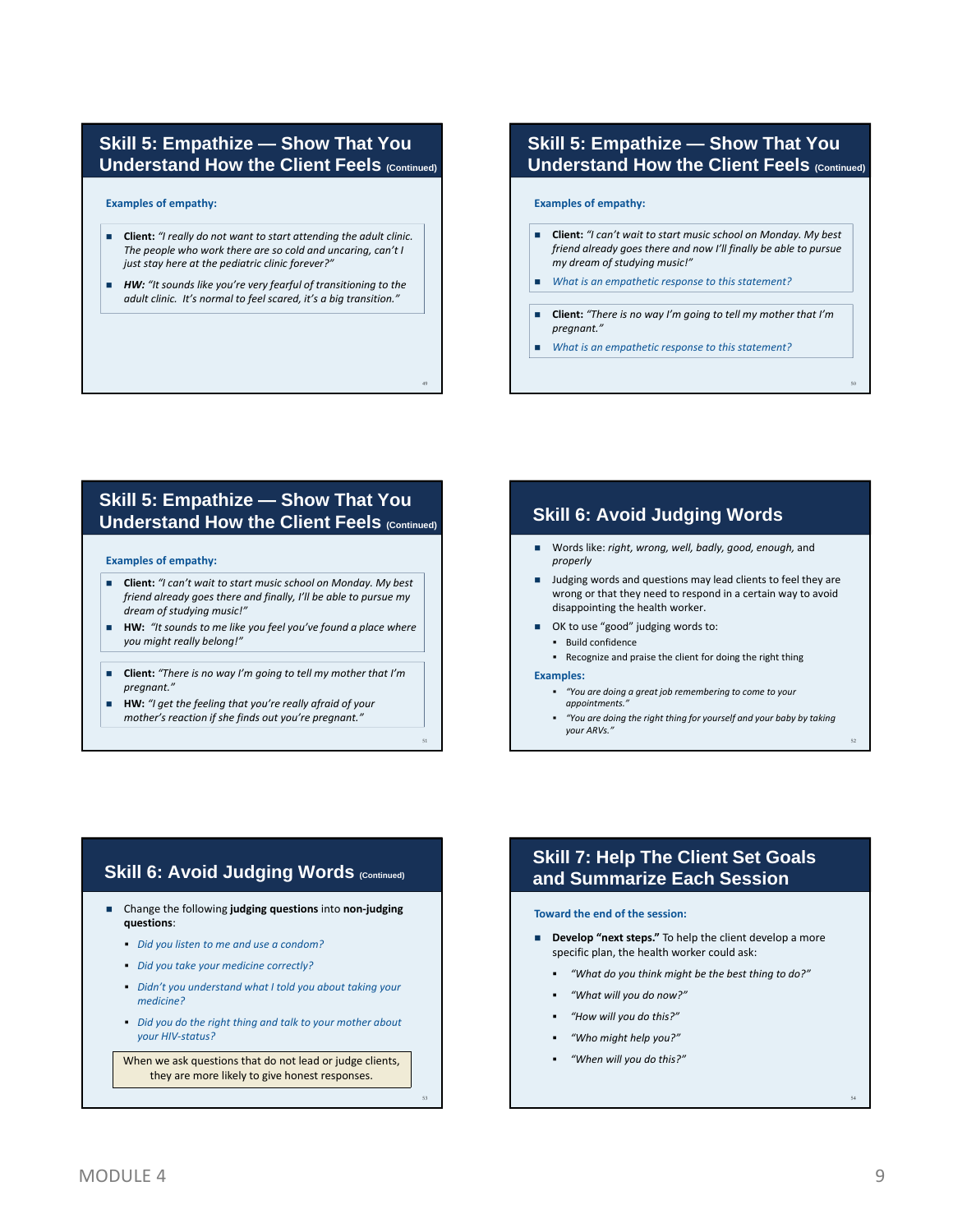#### **Skill 7: Help The Client Set Goals and Summarize Each Session (Continued)**

- **Summarize client's plan and review next steps**
	- *"I think we've talked about a lot of important things today.* (List main points.) *We agreed that the best next steps are to \_\_\_\_\_\_\_\_\_\_\_\_\_\_\_\_\_\_\_. Does that sound right? Let's plan a time to talk again soon."*

#### **Next steps and goals should:**

- Be developed by the health worker and client together
- **Empower the client to achieve what he or she wants**

55

57

59

- Be results-oriented
- Be clear enough to help the client measure progress

#### **Skill 7: Help The Client Set Goals and Summarize Each Session (Continued)**

- Give the client a chance to ask questions
- Make referrals, if needed
- Make an appointment for return visit
- Record key points and next steps in the client's file

See *Appendix 4E: Motivational Interviewing* for more tips.

#### **Tips for Counseling Adolescents**

- $\blacksquare$  Involve them in their own care.
- Assess their emotional and developmental level.
- Be aware of the client's changing capacities and adapt accordingly.
- Be guided by client's questions.
- Listen to ALHIV, reflect back feelings, offer empathy, and show that you care about what they are going through.

#### **Tips for Counseling Adolescents**

- **Encourage questions to check understanding.**
- Be aware of the client's attention span.
- Watch the client's body language. If inattentive, stop and try again at a later time.
- Schedule adolescents to see the health worker with whom they best get along/relate.
- Use the skills, strengths, and approaches of different health workers on the multidisciplinary team to meet clients' needs.

See *Appendix 4F: Common Counseling Scenarios.*

#### **Exercise 3**

**Practice Listening and Learning Skills: Case studies in small groups and large group discussion**

See *Appendix 4D: Listening and Learning Skills Checklist.*

#### **Exercise 3: Role Play/Demonstration**

G\_\_\_, who has had HIV since she was a baby, has been coming to your clinic ever since you can remember. G\_\_\_ is now 19 years old and, while at clinic today, she asked for a pregnancy test. Although she has had the same boyfriend since she was 14, she looks upset when you tell her that the test results is positive.

60

56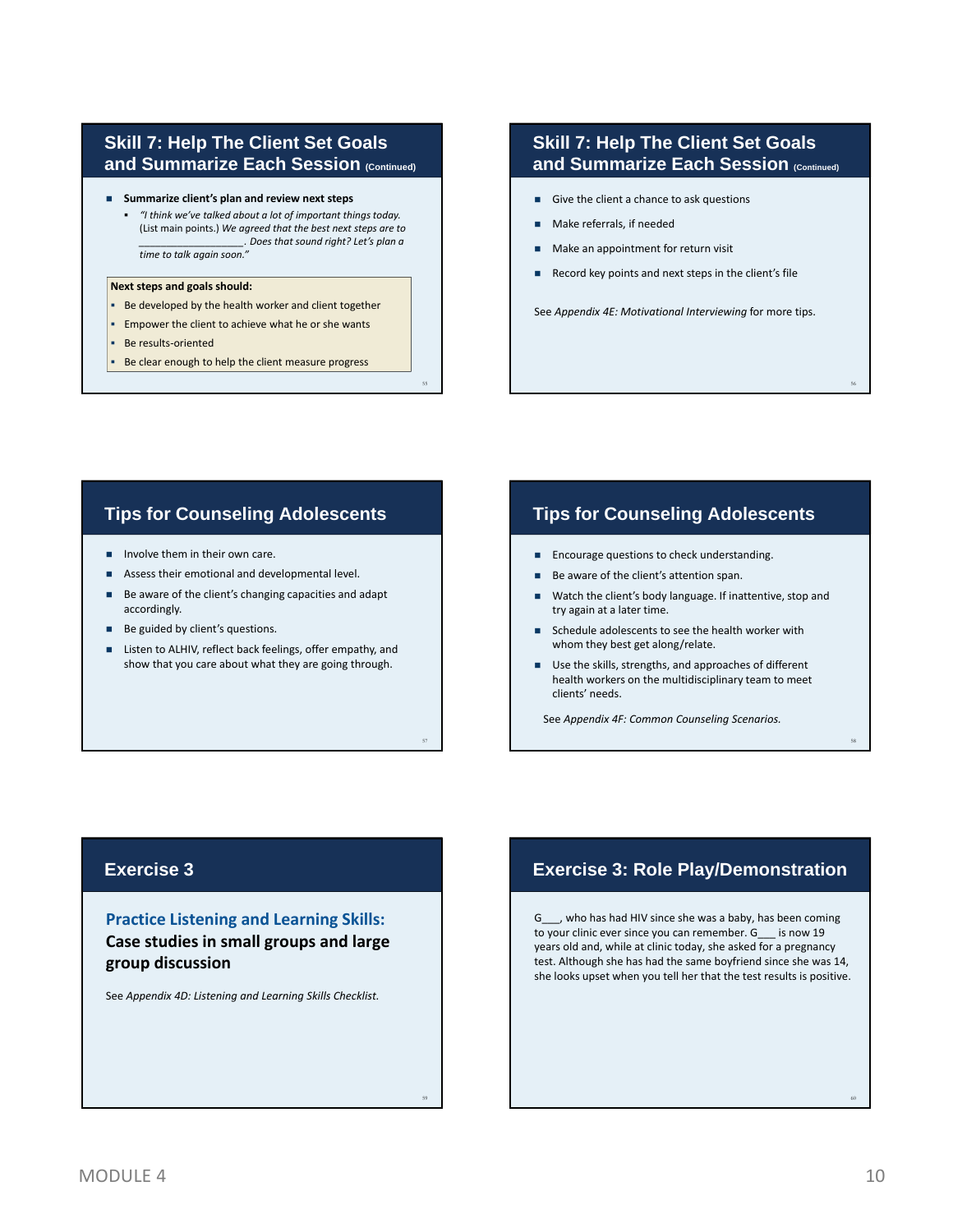#### **Exercise 3: Case Study 1**

M\_\_\_ is an 18-year-old client you see regularly at the ART clinic. He tells you that he has a male partner he sees on the weekends. He also tells you that he is very worried that his family and friends at school will find out that he is HIV infected.



61

63

65

- *What did the health worker do to build trust and rapport with the client?*
- *Which listening and learning skills worked well?*
- *Which listening and learning skills were not used? Could they have been used? If so, how?*

#### **Exercise 3: Case Study 2**

P\_\_\_ is a 12‐year‐old girl who acquired HIV perinatally. Her mother died when she was 5 and she has been living with her grandmother ever since. Her grandmother does not like to talk about P /s HIV-status and none of P /s friends know she has HIV. When you speak to P\_\_\_, she doesn't say anything and keeps looking at the floor with her arms crossed.

- *What did the health worker do to build trust and rapport with the client?*
- *Which listening and learning skills worked well?*
- *Which listening and learning skills were not used? Could they have been used? If so, how?*

62

64

### **Exercise 3: Case Study 3**

G\_\_\_ is a 16‐year‐old young man who tested positive for HIV 4 weeks ago. When you see him at the clinic today, he appears upset. He says that he hasn't told anyone about his HIV‐status, that he isn't doing well in school, and that he feels really angry most of the time. His girlfriend is threatening to break up with him because of his moodiness. When you ask him questions, he gives you short responses in an angry voice.

- *What did the health worker do to build trust and rapport with the client?*
- *Which listening and learning skills worked well?*
- *Which listening and learning skills were not used? Could they have been used? If so, how?*

**Questions or comments on this session?**

#### **Exercise 3: Debriefing**

- *What did we learn?*
- **Key points:**
	- Improving listening and learning skills takes practice as well as continuous self‐exploration.

#### **Module 4: Key Points**

- **Establishing a comfortable and open relationship is the** foundation for communication and education, and it increases the chances that the client will return to the clinic and stay engaged in care.
- When asked by health workers about sensitive issues like sexual activity, adolescents may be reluctant or embarrassed to disclose information because they fear being scolded or mocked.
- When communicating with adolescent clients, it is important to be respectful, to ensure privacy, to maintain confidentiality, to be honest, to use language they understand, and to be open to their ideas and choices.